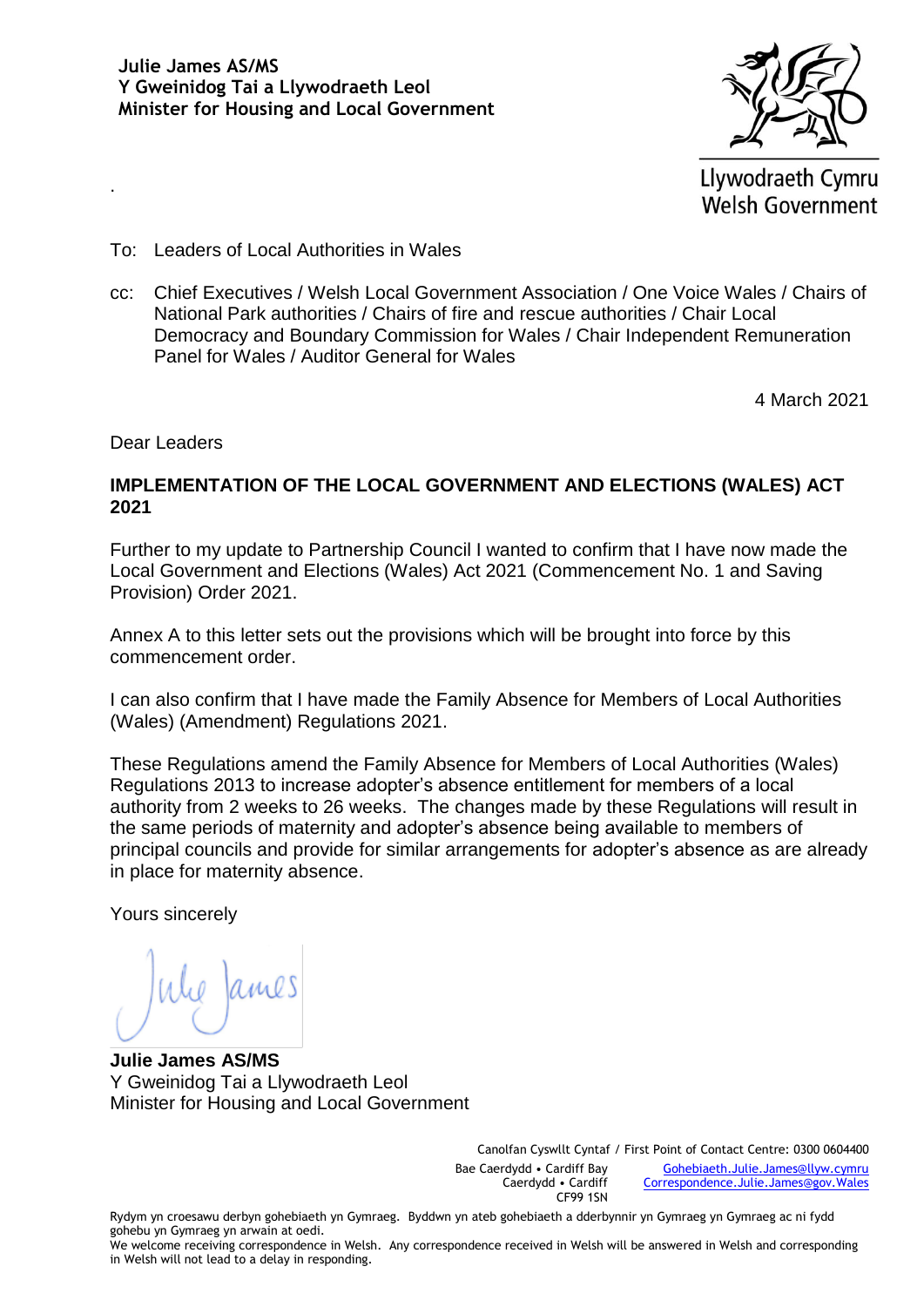## **4 March 2021**

- All regulation making powers within Parts 2, 3 and 4 of the Act
- Duty on principal councils to have regard to guidance issued by the Welsh Minister in respect of the allocation of resources to the officers designated Head of Democratic Services (section 161(1))
- Content of, and duty to have regard to, guidance under section 38 of the Local Government Act 2000 (section 59)

# **1 April 2021**

- Appointment by LDBCW of its chief executive (section 163)
- Directions under section 48 of the 2013 Act (section 164)

## **1 November 2021**

• The general power of competence for principal councils.

## **1 April 2022**

• Annual reports by community councils (section 52)

# **5 May 2022**

#### Principal councils

- Public participation duty including duty to prepare a public participation strategy (sections  $39 - 41$
- Duty to establish a petitions scheme (section 42)
- Duty to publish official addresses (section 43)
- Duty to have regard to any guidance issued by the Welsh Ministers under Chapter 2 of Part 3 (section 44)
- Duty to publish a constitution and constitution guide (section 45)
- Duty to make arrangements to enable the electronic broadcasting of meetings (section 46)
- Appointment of a chief executive (section 54)
- Reconsideration of remuneration following direction by the Welsh Ministers (section 56)
- Appointment of assistants to executive (section 57)
- Job sharing (section 58)
- Duty of political group leaders in relation to standards of conduct (section 62)
- Duty of standards committee to make annual report (section 63)
- Making information available to overview and scrutiny committees (section 65)
- Power to require authorities to appoint joint overview and scrutiny committees (section 66)
- Removal of the restriction on monitoring officers also being designated head of democratic services (section 161)
- Abolition of polls consequent on a community meeting (section 162)